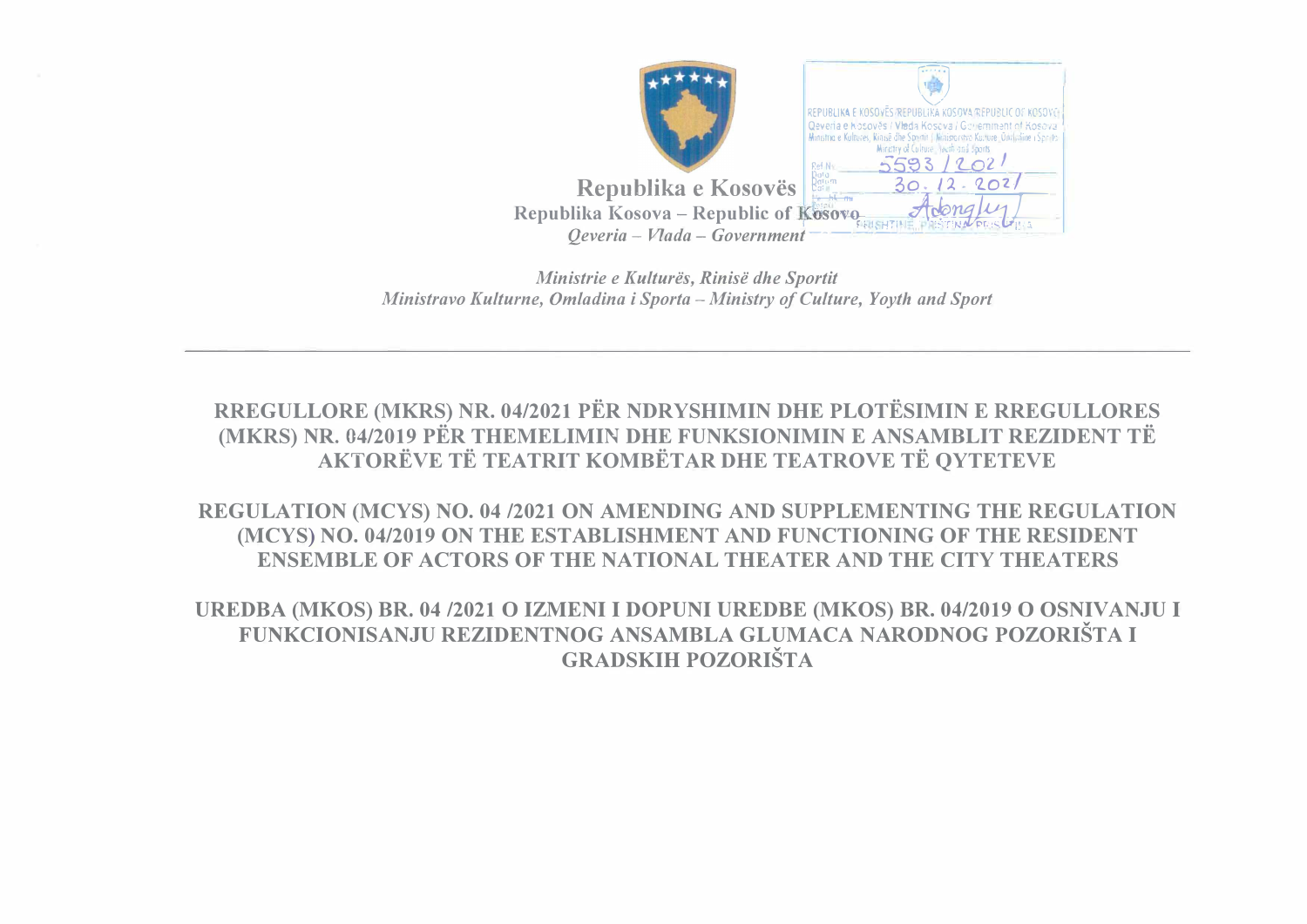| Ministri i Ministrisë së Kulturës, Rinisë<br>dhe Sportit,                                                                                                                                                                                                                                                                                                                            | Minister of the Ministry of Culture,<br>Youth and Sports,                                                                                                                                                                                                                                                                                                                                                                           | Ministar Ministarstva kulture, omladine<br><i>i</i> sporta,                                                                                                                                                                                                                                                                            |
|--------------------------------------------------------------------------------------------------------------------------------------------------------------------------------------------------------------------------------------------------------------------------------------------------------------------------------------------------------------------------------------|-------------------------------------------------------------------------------------------------------------------------------------------------------------------------------------------------------------------------------------------------------------------------------------------------------------------------------------------------------------------------------------------------------------------------------------|----------------------------------------------------------------------------------------------------------------------------------------------------------------------------------------------------------------------------------------------------------------------------------------------------------------------------------------|
| Në mbështetje të nenit 16 paragrafi 8 të<br>Ligjit Nr. 04/ L-106 për Teatrot, nenin 8<br>nënparagrafi 1.4 të Rregullores Nr.<br>02/2021 për Fushat e Përgjegjësisë<br>Administrative të Zyrës së Kryeministrit<br>dhe Ministrive, si dhe nenin 38 paragrafi 6<br>të Rregullores së Punës së Qeverisë së<br>Republikës së Kosovës Nr. 09/2011<br>(Gazeta Zyrtare Nr. 15, 12.09.2011), | Pursuant to Article 16 paragraph 8 of Law<br>no. 04 / L-106 on Theaters, as well as<br>based on Article 8 sub-paragraph 1.4 of<br>Regulation no. 02/2021 on Areas of<br>Administrative Responsibility of the Office<br>of the Prime Minister and Ministries, as<br>well as Article 38 paragraph 6 of the Rules<br>of Procedure of the Government of the<br>Republic of Kosovo no. 09/2011 (Official<br>Gazette No. 15, 12.09.2011), | U skladu sa članom 16 stav 8 Zakona br.<br>04/L-106 o Pozorištu, kao i na osnovu<br>člana 8 podstav 1.4 Uredbe br. 02/2021 o<br>Oblastima administrativne odgovornosti<br>Kancelarije premijera i ministarstava, kao i<br>člana 38 stav 6 Poslovnika Rada Vlade<br>Republike Kosovo br. 09/2011 (Službeni<br>list br. 15, 12.09.2011), |
| Nxjerrë:                                                                                                                                                                                                                                                                                                                                                                             | Issue:                                                                                                                                                                                                                                                                                                                                                                                                                              | lzdaje:                                                                                                                                                                                                                                                                                                                                |
| RREGULLORE (MKRS) NR. 04/2021<br><b>PËR</b><br><b>NDRYSHIMIN</b><br><b>DHE</b><br>PLOTËSIMIN E<br><b>RREGULLORES</b><br>PËR  <br>(MKRS)<br>NR.<br>04/2019<br>THEMELIMIN DHE FUNKSIONIMIN<br>ТË<br><b>ANSAMBLIT</b><br><b>REZIDENT</b><br>E<br><b>AKTORËVE</b><br>TË<br><b>TEATRIT</b><br>KOMBËTAR DHE TEATROVE TË<br><b>OYTETEVE</b>                                                 | REGULATION (MCYS) NO. 04/2021<br>ON<br><b>AMENDING</b><br><b>AND</b><br><b>SUPPLEMENTING</b><br><b>THE</b><br>REGULATION (MCYS) NO. 04/2019<br>ON THE ESTABLISHMENT AND<br>FUNCTIONING OF THE RESIDENT<br>ENSEMBLE OF ACTORS OF THE<br>NATIONAL THEATER AND THE<br><b>CITY THEATERS</b>                                                                                                                                             | UREDBA (MKOS) BR. 04/2021 O<br>IZMENI I DOPUNI UREDBE (MKOS)<br>04/2019<br><b>OSNIVANJU</b><br>BR.<br>$\mathbf{O}$<br>$\mathbf{I}$<br><b>FUNKCIONISANJU</b><br><b>REZIDENTNOG</b><br><b>GLUMACA</b><br><b>ANSAMBLA</b><br><b>POZORIŠTA</b><br><b>NARODNOG</b><br><b>GRADSKIH POZORIŠTA</b>                                             |
| Neni 1                                                                                                                                                                                                                                                                                                                                                                               | Article 1                                                                                                                                                                                                                                                                                                                                                                                                                           | $\check{\mathrm{C}}$ lan 1                                                                                                                                                                                                                                                                                                             |
| Qëllimi                                                                                                                                                                                                                                                                                                                                                                              | Purpose                                                                                                                                                                                                                                                                                                                                                                                                                             | Svrha                                                                                                                                                                                                                                                                                                                                  |
| Rregullore<br>Kjo<br>ka<br>qëllim  <br>për                                                                                                                                                                                                                                                                                                                                           | harmonizimin e rregullores bazike me basic regulation with Regulation $(GRK)$                                                                                                                                                                                                                                                                                                                                                       | This Regulation aims to harmonize the $\sqrt{Ov}$ Uredba ima za cilj uskladivanje<br>osnovne uredbe sa Uredbom (VRK) br.                                                                                                                                                                                                               |

 $\sim 10^{11}$ 

 $\sim 300$  km s  $^{-1}$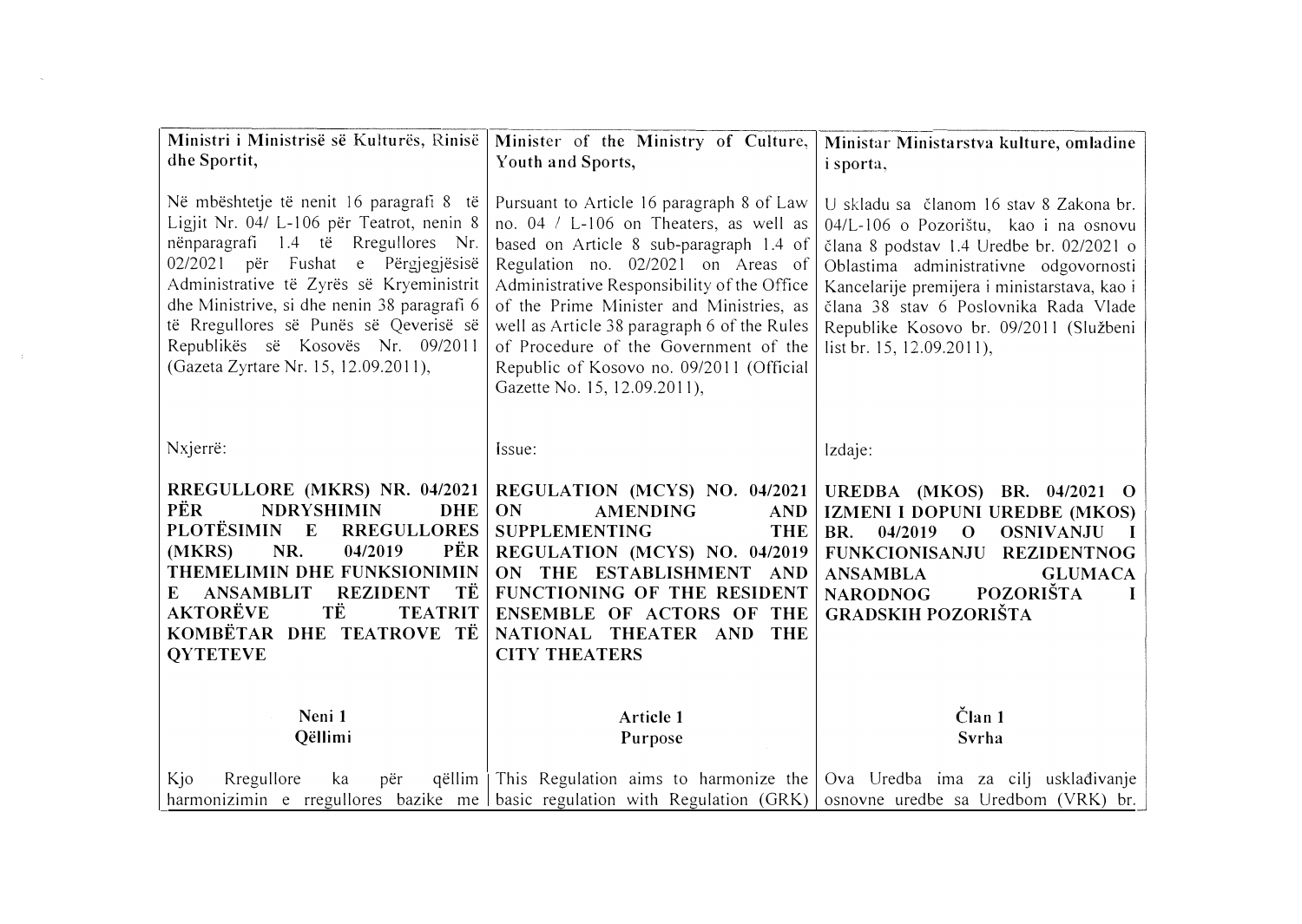| Rregulloren (QRK) Nr. 15/2018 për Gradat<br>dhe Pagat e Krijuesve dhe Performuesve të<br>Kulturës dhe Punonjësve Profesionalë të<br>Trashëgimisë Kulturore.                                                                                                                                              | Creators and Performers of Culture and<br>Professional<br>Employees<br>of Cultural<br>Heritage.                                                                                                                                                                                         | No. 15/2018 on Ranks and Salaries of 15/2018 za Grade i plate kulturnih<br>stvaralaca i izvođača i profesionalnih<br>radnika kulturnog nasleđa.                                                                                                                                             |
|----------------------------------------------------------------------------------------------------------------------------------------------------------------------------------------------------------------------------------------------------------------------------------------------------------|-----------------------------------------------------------------------------------------------------------------------------------------------------------------------------------------------------------------------------------------------------------------------------------------|---------------------------------------------------------------------------------------------------------------------------------------------------------------------------------------------------------------------------------------------------------------------------------------------|
| Neni2                                                                                                                                                                                                                                                                                                    | Article 2                                                                                                                                                                                                                                                                               | Član <sub>2</sub>                                                                                                                                                                                                                                                                           |
| Ndryshohet neni 8 i rregullores bazike, me<br>përmbajtjen si në vijim:                                                                                                                                                                                                                                   | Article 8 of the basic regulation is<br>amended, with the following content:                                                                                                                                                                                                            | Clan 8. osnovne uredbe menja se sa<br>sadržajem kao što sledi:                                                                                                                                                                                                                              |
| Neni 8<br>Kategorizimi i aktorëve                                                                                                                                                                                                                                                                        | Article 8<br><b>Categorization of actors</b>                                                                                                                                                                                                                                            | Član 8<br>Kategorizacija glumaca                                                                                                                                                                                                                                                            |
| rezident<br>ansamblit<br>1. Aktorët<br>e<br>kategorizohen duke u bazuar në:                                                                                                                                                                                                                              | 1. The actors of the resident ensemble shall<br>be categorized based on:                                                                                                                                                                                                                | 1. Glumci rezidentnog<br>ansambla<br>su<br>kategorisani na osnovu:                                                                                                                                                                                                                          |
| Kualifikimin dhe përgatitjen<br>1.1.<br>profesionale në fushën e aktrimit;<br>1.2. Përvojën profesionale të punës;<br>1.3. Performancën;<br>1.4. Shkallën e përgjegjësisë në punë;<br>1.5. Rezultatet e arritura në fushën<br>përkatëse.                                                                 | 1.1. Qualification and professional<br>training in the field of acting;<br>1.2. Professional work experience;<br>1.3. Performance;<br>1.4. Degree of responsibility at work;<br>1.5. Results achieved in the relevant<br>field.                                                         | 1.1. Kvalifikacija i stručne spreme u<br>oblasti glume;<br>1.2. Profesionalnog radnog iskustva;<br>1.3. Performanse;<br>1.4. Stepena odgovornosti na poslu;<br>1.5. Ostvarenog rezultata u relevantnoj<br>oblasti.                                                                          |
| 2. Aktorët e kategorisë së parë:                                                                                                                                                                                                                                                                         | 2. Actors of the first category:                                                                                                                                                                                                                                                        | 2. Glumci prve kategorije:                                                                                                                                                                                                                                                                  |
| 2.1. Janë aktorët e angazhuar, të cilët i<br>plotësojnë kriteret e parapara në<br>paragrafin 1 të këtij neni, që janë edhe<br>bartës të repertorit, nga puna e të cilëve<br>varet afirmimi i suksesit krijues të<br>teatrit. Në këtë kategori hyjnë aktorët,<br>produksionet<br>cilët<br>në<br>të<br>apo | 2.1. Are the engaged actors, who meet<br>the criteria set forth in paragraph 1 of<br>this article, and who are also the<br>bearers of the repertoire, on whose<br>work depends the affirmation of the<br>creative success of the theater. This<br>category shall include actors who, in | 2.1.<br>Glumci angažovani,<br>koji<br>ispunjavaju kriterijume iz stava 1. ovog<br>člana, a koji su i nosioci repertoara od<br>zavisi<br>čijeg<br>rada<br>afirmacija<br>stvaralačkog uspeha pozorišta. U ovu<br>kategoriju spadaju glumci koji su u<br>produkcijama<br>ili<br>koprodukcijama |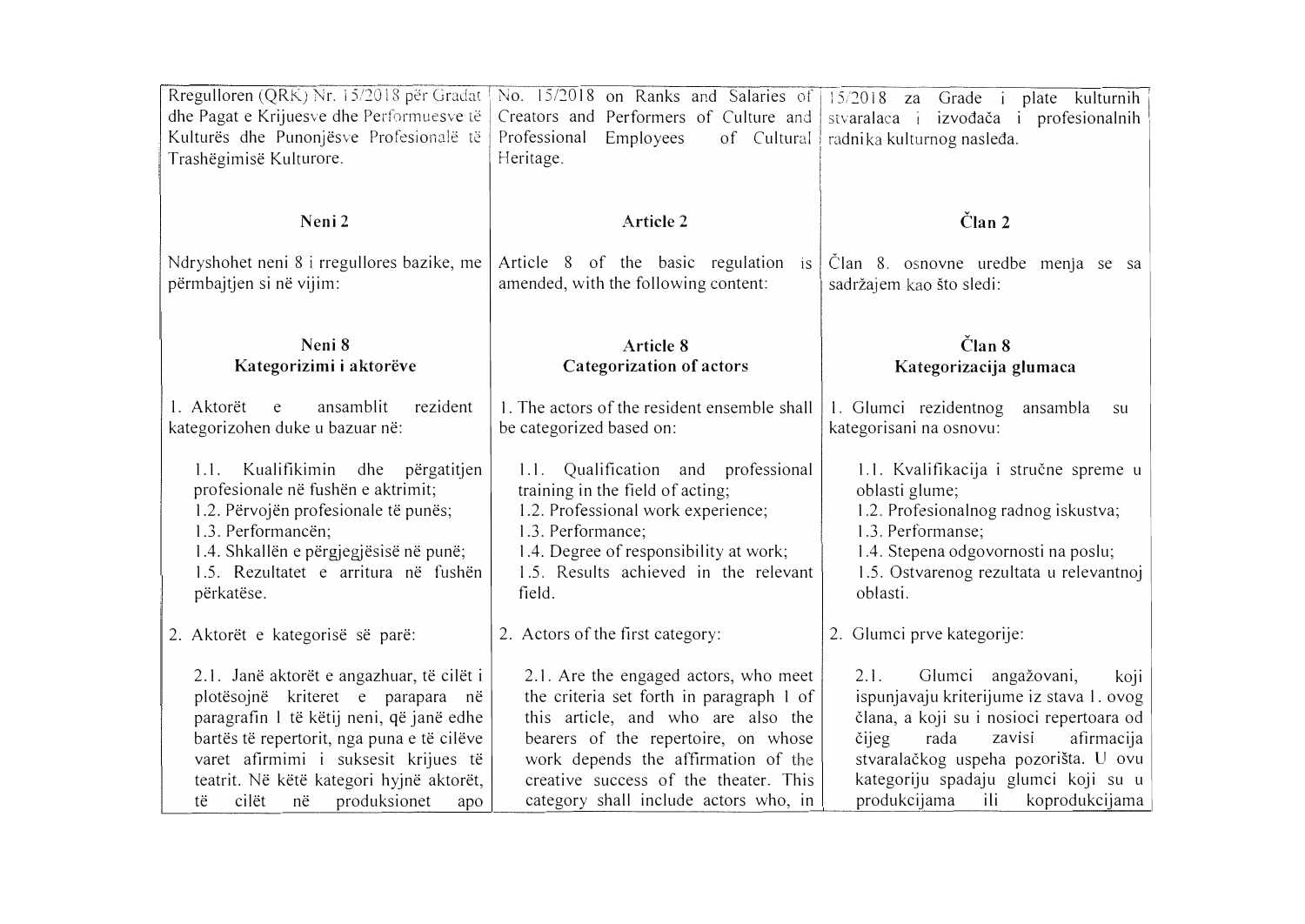| koproduksionet e teatrit. në të cilat janë<br>punësuar si anëtarë të rregullt të<br>ansamblit rezident (apo teatrove<br>simotra), kanë realizuar më së paku 15<br>(pesëmbëdhjetë) role në kuadër të<br>repertorit të rregullt, nga të cilat së<br>paku 7 (shtatë) janë role kryesore.<br>3. Aktorët e kategorisë së dytë – të<br>dytët e teatrit:                                                                                                                                                                                                                                                                                                                                       | the productions or co-productions of<br>the theater in which they are employed<br>as regular members of the resident<br>ensemble (or sister theaters), have<br>performed at least 15 (fifteen) roles<br>within the regular repertoire, of which<br>at least 7 (seven) are leading roles.<br>3. Actors of the second category - the $\vert$ 3. Glumci<br>second of the theater:                                                                                                                                                                                                                                                                                                             | pozorišta, u kojima su zaposleni kao<br>redovni članovi rezidentnog ansambla<br>(ili sestrinskih pozorišta), ostvarili<br>najmanje 15 (petnaest) uloga na<br>redovnom repertoaru, od kojih su<br>7 (sedam) u glavnim<br>najmanje<br>ulogama.<br>druge<br>kategorije – drugi<br>pozorišta:                                                                                                                                                                                                                                                                                                                                                 |
|-----------------------------------------------------------------------------------------------------------------------------------------------------------------------------------------------------------------------------------------------------------------------------------------------------------------------------------------------------------------------------------------------------------------------------------------------------------------------------------------------------------------------------------------------------------------------------------------------------------------------------------------------------------------------------------------|--------------------------------------------------------------------------------------------------------------------------------------------------------------------------------------------------------------------------------------------------------------------------------------------------------------------------------------------------------------------------------------------------------------------------------------------------------------------------------------------------------------------------------------------------------------------------------------------------------------------------------------------------------------------------------------------|-------------------------------------------------------------------------------------------------------------------------------------------------------------------------------------------------------------------------------------------------------------------------------------------------------------------------------------------------------------------------------------------------------------------------------------------------------------------------------------------------------------------------------------------------------------------------------------------------------------------------------------------|
| 3.1. Në<br>kategorinë aktorët<br>e e<br>kategorisë së dytë - të dytët e teatrit<br>bëjnë pjesë aktorët të cilët i plotësojnë<br>kriteret e parapara në paragrafin 1 të<br>këtij neni, që me përvojën, angazhimin,<br>talentin dhe aftësitë e tyre krijuese<br>kontribuojnë në promovimin e suksesit<br>krijues të teatrit. Në këtë kategori hyjnë<br>aktorët, të cilët në produksionet apo<br>koproduksionet e teatrit në të cilat janë<br>punësuar si anëtarë të rregullt të<br>ansamblit rezident (apo teatrove<br>simotra) kanë realizuar së paku 10<br>(dhjetë) role në kuadër të repertorit të<br>rregullt, nga të cilat së paku 3 (tri) role<br>kryesore dhe 7 (shtatë) dytësore. | 3.1. In the category, actors of the<br>second category - the second of the<br>theater are the actors who meet the<br>criteria set out in paragraph 1 of this<br>article, and with their experience,<br>commitment, talent and creative skills<br>contribute to promoting the creative<br>success of the theater. This category<br>shall include actors who, in the<br>productions or co-productions of the<br>theater in which they are employed as<br>regular members of the resident<br>ensemble (or sister theaters), have<br>performed at least 10 (ten) roles within<br>the regular repertoire, from which at<br>least 3 (three) are leading roles and 7<br>(seven) supporting roles. | 3.1. U kategoriju glumaca druge<br>kategorije – drugi pozorišta, spadaju<br>glumci koji ispunjavaju kriterijume<br>definisane iz stava 1. ovog člana, koji<br>svojim iskustvom,<br>angažovanjem,<br>talentom i kreativnim veštinama<br>doprinose promociji kreativnog uspeha<br>pozorišta. U ovu kategoriju spadaju<br>glumci koji su u produkcijama ili<br>koprodukcijama pozorišta u kojem su<br>zaposleni kao redovni članovi<br>rezidentnog ansambla (ili sestrinskih<br>pozorišta) ostvarili najmanje 10 (deset)<br>uloga u okviru redovnog repertoara, od<br>kojih su najmanje 3 (tri) glavne uloge i<br>7 (sedam) sporednih uloga. |
| 4. Aktorët e kategorisë së tretë - trupa                                                                                                                                                                                                                                                                                                                                                                                                                                                                                                                                                                                                                                                | 4. The third category of actors, Resident                                                                                                                                                                                                                                                                                                                                                                                                                                                                                                                                                                                                                                                  | 4. Glumci treće kategorije - Rezidentna                                                                                                                                                                                                                                                                                                                                                                                                                                                                                                                                                                                                   |
| rezidente:                                                                                                                                                                                                                                                                                                                                                                                                                                                                                                                                                                                                                                                                              | troupe:                                                                                                                                                                                                                                                                                                                                                                                                                                                                                                                                                                                                                                                                                    | trupa:                                                                                                                                                                                                                                                                                                                                                                                                                                                                                                                                                                                                                                    |
| 4.1. Në kategorinë aktorët e kategorisë                                                                                                                                                                                                                                                                                                                                                                                                                                                                                                                                                                                                                                                 | 4.1. In the category, actors of the third                                                                                                                                                                                                                                                                                                                                                                                                                                                                                                                                                                                                                                                  | 4.1. U kategoriji glumaca treće kategorije                                                                                                                                                                                                                                                                                                                                                                                                                                                                                                                                                                                                |
| së tretë - trupa rezidente bëjnë pjesë                                                                                                                                                                                                                                                                                                                                                                                                                                                                                                                                                                                                                                                  | category - resident troupe are actors                                                                                                                                                                                                                                                                                                                                                                                                                                                                                                                                                                                                                                                      | - rezidentna trupa, spadaju glumci koji                                                                                                                                                                                                                                                                                                                                                                                                                                                                                                                                                                                                   |
| aktorët të cilët i plotësojnë kriteret e                                                                                                                                                                                                                                                                                                                                                                                                                                                                                                                                                                                                                                                | who meet the criteria set out in                                                                                                                                                                                                                                                                                                                                                                                                                                                                                                                                                                                                                                                           | ispunjavaju kriterijume definisane iz                                                                                                                                                                                                                                                                                                                                                                                                                                                                                                                                                                                                     |